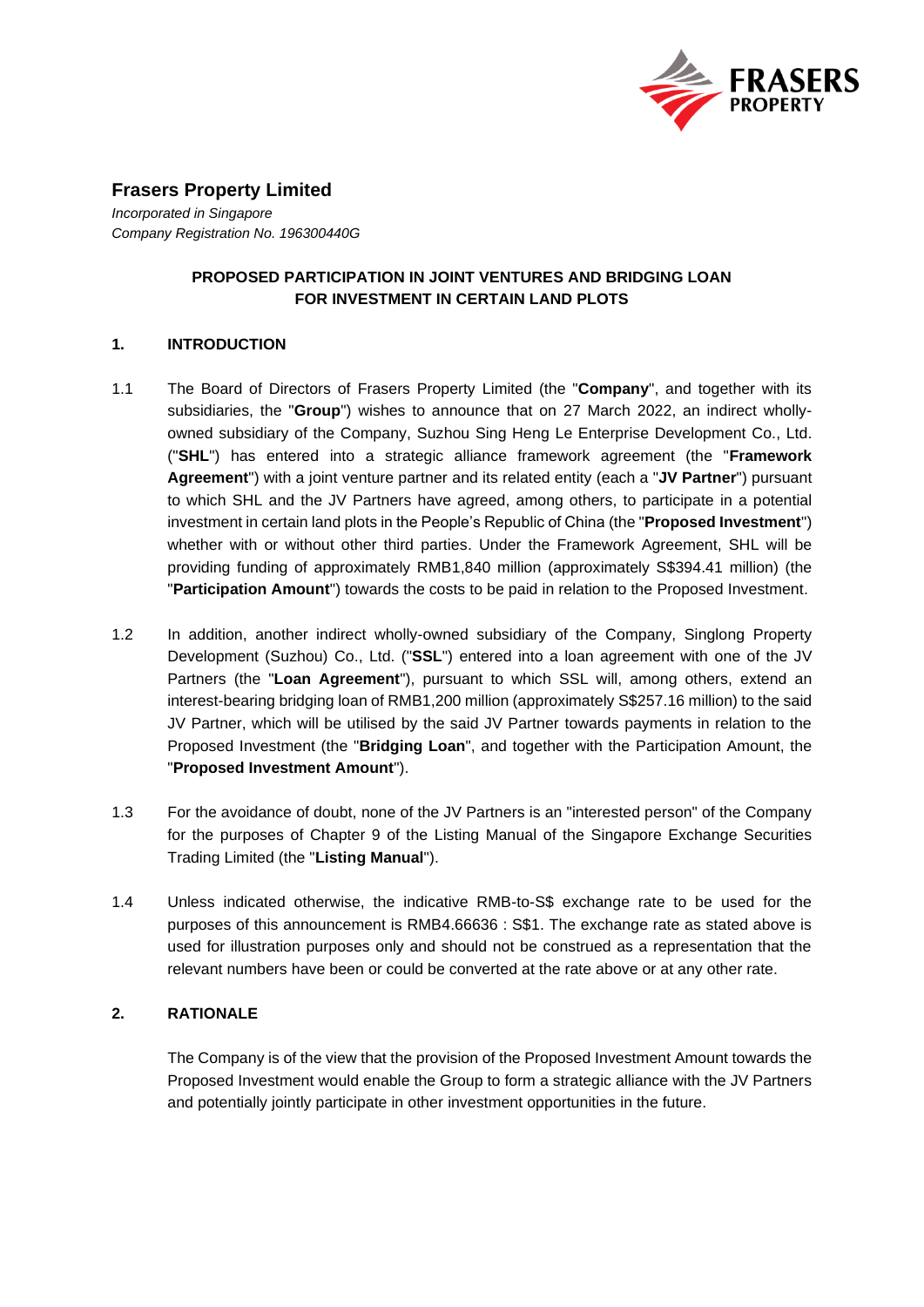### **3. SALIENT TERMS**

#### 3.1 **Framework Agreement**

The relevant JV Partner is responsible for ensuring that the funds to be paid in connection with the Proposed Investment by all parties are utilised for purposes of the Proposed Investment.

If the Proposed Investment does not materialise, SHL will be entitled to a full refund of all amounts paid under the Framework Agreement within a specified period, in accordance with the terms of the Framework Agreement, unless alternative application of such amounts has been agreed by the parties.

If the Proposed Investment materialises, the parties will enter into joint ventures in relation to project companies to be established to own and develop the subject land plots (the "**Joint Ventures**"), pursuant to which SHL will acquire indirect interest of up to 25.0% in each of the Joint Ventures. The Company will also release a separate announcement in compliance with the applicable listing rules if the Proposed Investment materialises.

### **3.2 Loan Agreement**

Under the terms of the Loan Agreement, the total principal amount of the Loan to be extended will be RMB1,200 million (approximately S\$257.16 million) and will be for a term of up to 1 July 2022. The Loan shall bear interest at the rate of 8.0% per annum.

The Loan Agreement also provides for the following:

- (a) the Loan can only be applied towards payments in relation to the Proposed Investment; and
- (b) the relevant JV Partner will, and will procure that its holding company will, provide a liquidity support letter in relation to the Proposed Investment Amount within ten (10) working days of entry into the Loan Agreement.

## **4. FINANCIAL EFFECTS**

The pro forma financial effects of the provision of the Proposed Investment Amount as presented below are purely for illustrative purposes only and are not indicative of the actual financial position of the Group after the provision of the Proposed Investment Amount. The pro forma financial effects have been prepared based on the audited consolidated financial statements of the Group for the financial year ended 30 September 2021 ("**FY2021**" and "**FY2021 Financial Statements**" respectively), and are subject to the following key bases and assumptions:

- (a) the aggregate value of the Proposed Investment Amount is approximately RMB 3,040 million (approximately S\$651.57 million);
- (b) the effect of the provision of the Proposed Investment Amount on the Company's net tangible assets ("**NTA**") per ordinary share of the Company ("**Share**") for FY2021 is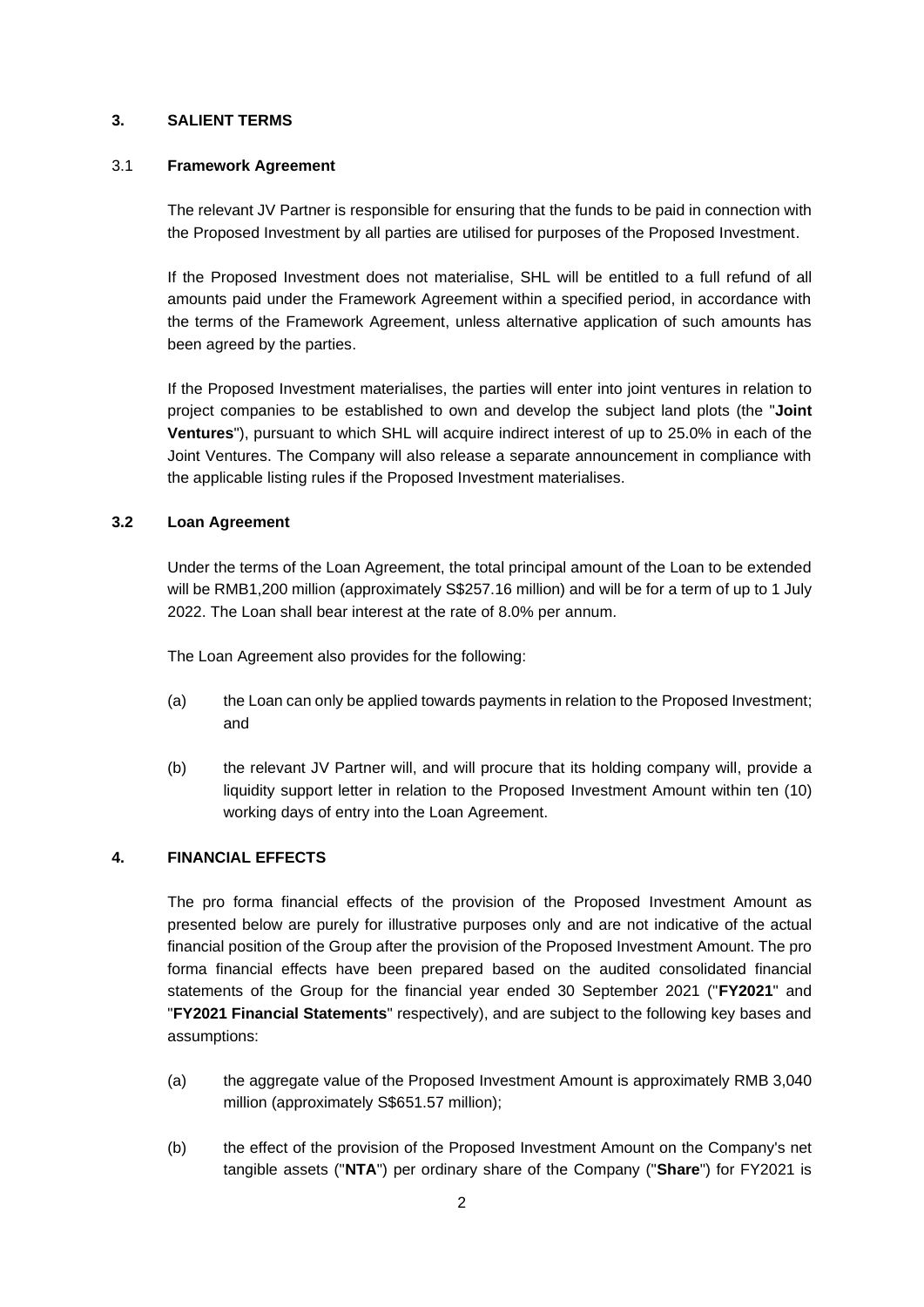based on the assumption that the Proposed Investment Amount had been provided on 30 September 2021;

- (c) the effect of the provision of the Proposed Investment Amount on the Company's earnings per Share ("**EPS**") of the Group for FY2021 is based on the assumption that the Proposed Investment Amount had been provided on 1 October 2020; and
- (d) transaction costs in relation to the provision of the Proposed Investment Amount are assumed to be insignificant.

### 4.1 **NTA**

|                         | Before the provision of the<br><b>Proposed Investment</b><br>Amount | After the provision of<br>the Proposed<br><b>Investment Amount</b> |
|-------------------------|---------------------------------------------------------------------|--------------------------------------------------------------------|
| NTA (S\$'000)           | 8,831,734                                                           | 8,831,734                                                          |
| <b>Number of Shares</b> | 3,916,085,672                                                       | 3,916,085,672                                                      |
| NTA per Share (S\$)     | 2.26                                                                | 226                                                                |

#### 4.2 **EPS**

|                                                        | Before the provision of<br>the Proposed Investment<br><b>Amount</b> | After the provision of the<br><b>Proposed Investment</b><br>Amount |
|--------------------------------------------------------|---------------------------------------------------------------------|--------------------------------------------------------------------|
| Profit<br>Attributable<br>to<br>Shareholders (S\$'000) | 775,099                                                             | 758,533                                                            |
| Weighted Average Number<br>of Shares                   | 3,432,010,227                                                       | 3,432,010,227                                                      |
| EPS (Singapore cents)                                  | 22.6                                                                | 22.1                                                               |

#### **Note**:

The EPS has been calculated after adjusting for distributions to perpetual securities holders of S\$58.0 million.

### **5. RELATIVE FIGURES UNDER CHAPTER 10 OF THE LISTING MANUAL**

Based on the FY2021 Financial Statements (being the latest announced consolidated accounts as set out in Appendix 7.2), the relative figures in relation to the provision of the Proposed Investment Amount computed on the bases as set out in Rule 1006 of the Listing Manual are as follows:

| Rule 1006 <sup>(1)</sup> | <b>Bases</b>                                                                                                     | <b>Relative Figures (%)</b> |
|--------------------------|------------------------------------------------------------------------------------------------------------------|-----------------------------|
| (a)                      | Aggregate value of the Proposed Investment   $7.4^{(2)}$<br>Amount, compared with the Group's net<br>asset value |                             |